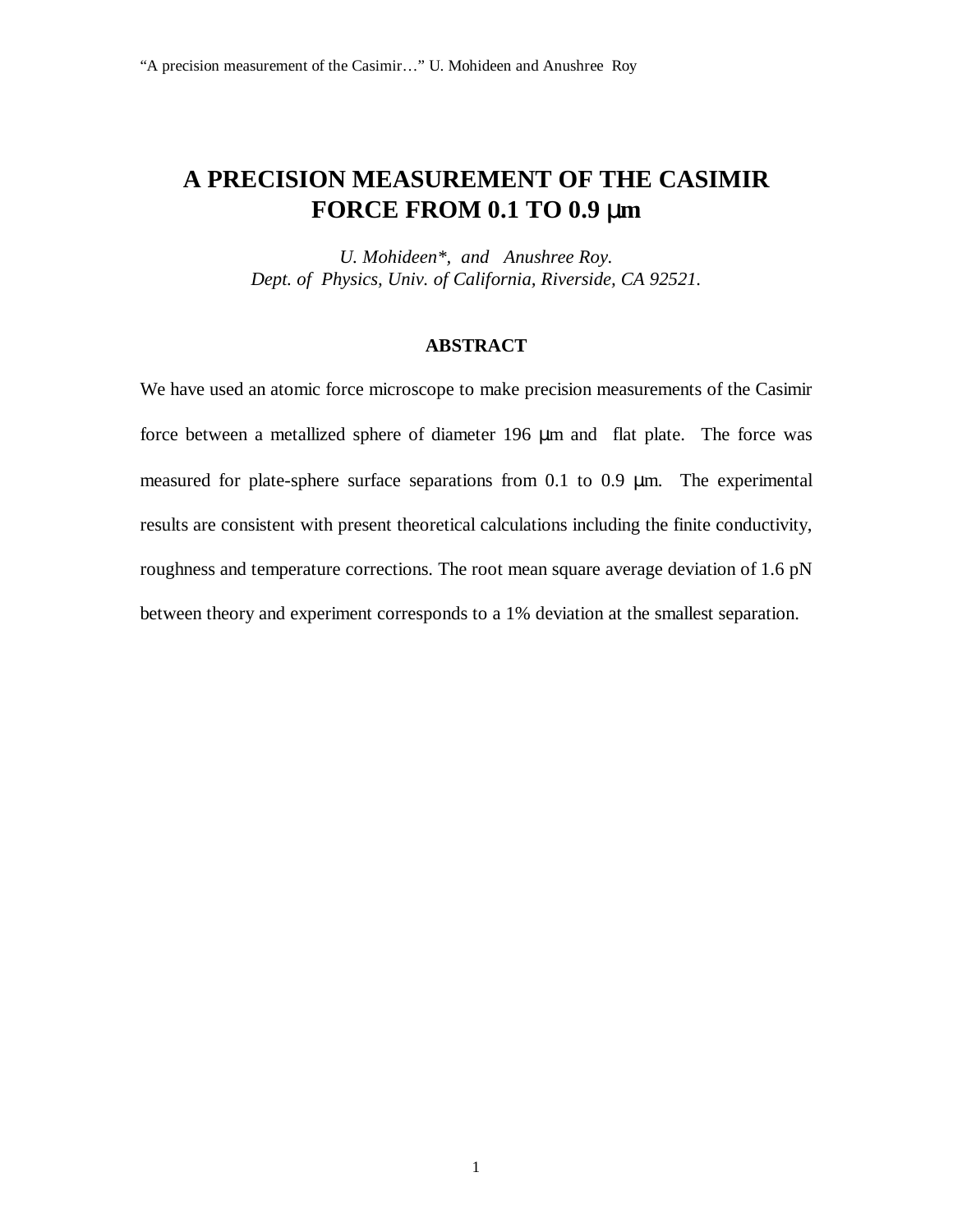In 1948 H.B.G. Casimir, calculated an extraordinary property that two uncharged metallic plates would have an attractive force in vacuum [1]. This results from an alteration by the metal boundaries of the zero point electromagnetic energy, that pervades all of space as predicted by quantum field theory[1-3]. Similar forces result when the strong or gravitational forces are altered by boundaries [3,4]. In the case of the strong force examples include atomic nuclei which confine quarks and gluons [3]. Because of the topological dependence of the Casimir force, the nature and value of this force can also imply a choice between a closed or open universe and the number of space-time dimensions [3,4]. Here we report a precision measurement of the Casimir force between a metallized sphere of diameter 196 µm and a flat plate using an Atomic Force Microscope (AFM). The measurement is consistent with corrections calculated to date. Given the broad implications of the Casimir force, precision measurements would motivate the development of accurate theories on the mechanical forces resulting from zero point energy density[5].

Initially the Casimir force was thought to be similar to the van der Waals force which is an attractive force between two neutral molecules [2]. The van der Waals force results from the fluctuating dipole moment of the materials involved. Lifshitz [6] generalized the van der Waals force between two extended bodies as the force between fluctuating dipoles induced by the zero point electromagnetic fields. The Lifshitz theory [6] and the related Casimir-Polder force [7] have been experimentally verified with reasonable agreement to the theory [8,9]. However, it was soon realized that unlike the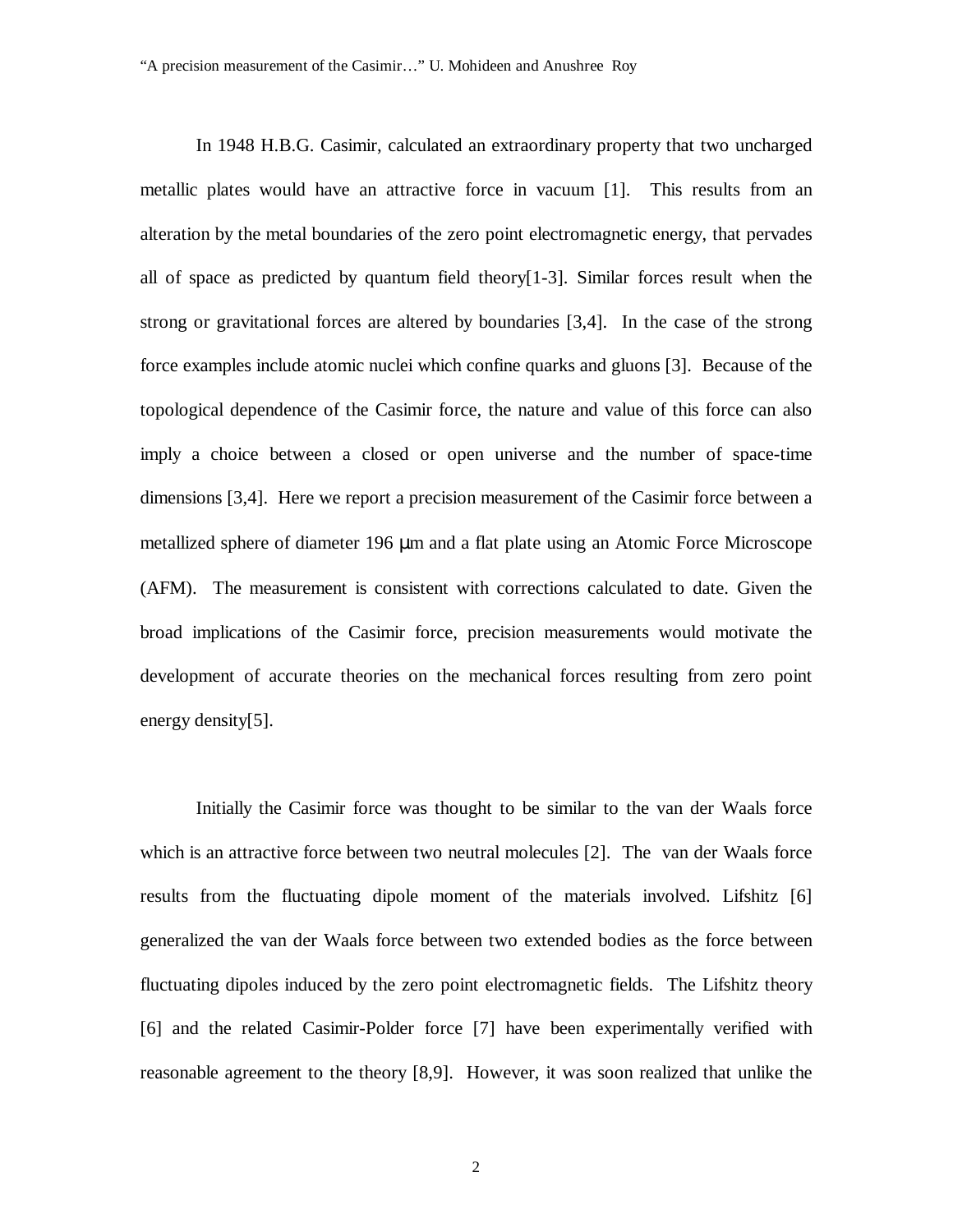van der Waals force, the Casimir force is a strong function of geometry and that between two halves of thin metal spherical shells is repulsive [2-4,10]! Despite the enormous theoretical activity (please see Ref. [3]), there have been only two experimental attempts at observing the Casimir force [11,12]. The first by Sparnaay in 1958 [11] was not conclusive due to 100% uncertainty in the measurements. Last year, in a landmark experiment [12] using a torsion pendulum, Lamoureaux clearly demonstrated the presence of the Casimir force. Though the reported statistical precision was  $\pm 5\%$ , significant corrections (>20%) due to the finite conductivity of the metal surface were not observed [12]. Also the roughness correction [13,14] was not observed or estimated. This was probably due to the large experimental systematic error (the electrostatic force between surfaces was 5 times the Casimir force), or due to a fortuitous cancellation of all corrections[13]. Nevertheless, the experiment has been used to set important theoretical constraints[15]. Thus there is a strong need to improve the experimental precision and check the validity of the theoretical corrections.

The Casimir force for two perfectly conducting parallel plates of area '*A*' separated by a distance '*d*' is:  $F(d) = -\frac{\hbar^2}{240} \frac{A}{d^4}$ 2 240 *d*  $F(d) = -\frac{\pi^2 \hbar c}{24} \frac{A}{d}$ . It is strong function of '*d*' and is measurable only for  $d < 1$  µm. Experimentally it is hard to configure two parallel plates uniformly separated by distances less than a micron. So the preference is to replace one of the plates by a metal sphere of radius '*R*' where  $R \geq d$ . For such a geometry the Casimir force is modified to  $[12,16]$ :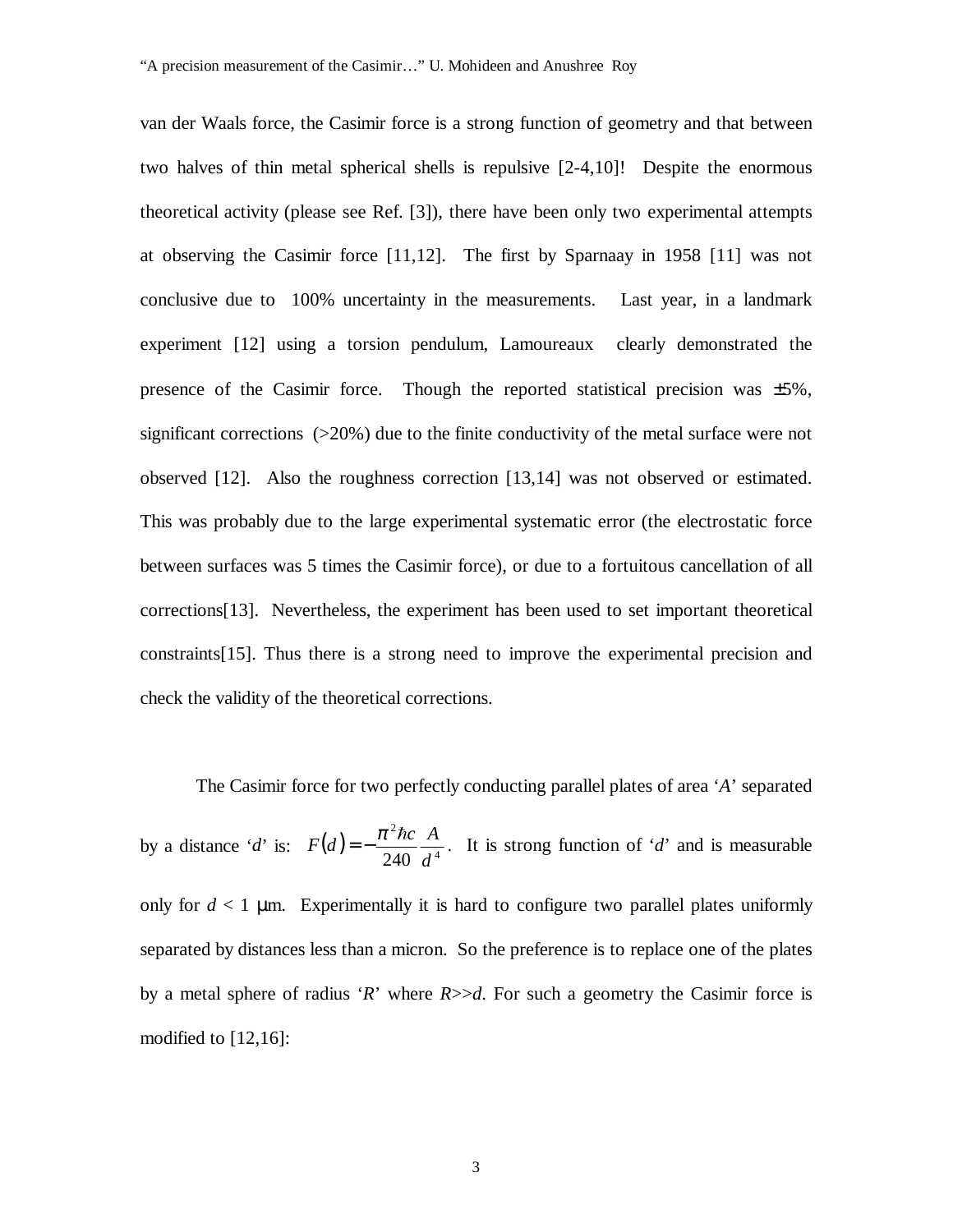"A precision measurement of the Casimir…" U. Mohideen and Anushree Roy

$$
F_c^0(d) = \frac{-\pi^3}{360} R \frac{\hbar c}{d^3} .
$$
 (1)

As the surfaces are expected to form a boundary to the electromagnetic waves there is a correction due to the finite conductivity of the metal. This correction to second order based on the free electron model of the reflectivity of metals [13,17] for a given metal plasmon frequency  $\omega_{p}$  is:

$$
F_c^{\ p}(d) = F_c^0(d) \left[ 1 - 4 \frac{c}{d\omega_p} + \frac{72}{5} \left( \frac{c}{d\omega_p} \right)^2 \right] \quad . \tag{2}
$$

Given the small separations '*d*' there are also corrections to the Casimir force resulting from the roughness of the surface given by [13,14]:

$$
F_c^R(d) = F_c^P(d) \left[ 1 + 6 \left( \frac{A_r}{d} \right)^2 \right],
$$
\n(3)

where '*A<sub>r</sub>*' is the average roughness amplitude and equal roughness for both surfaces has been assumed. There are also corrections due to the finite temperature [12,18] given by:

$$
F_c(d) = F_c^R(d) \left( 1 + \frac{720}{\pi^2} f(\xi) \right) , \qquad (4)
$$

where  $f(\xi) = (\xi^3 / 2\pi)\zeta(3) - (\xi^4 \pi^2 / 45)$ ,  $\xi = 2\pi k_B T d/hc = 0.131 \times 10^{-3} d$  nm<sup>-1</sup> for T= 300°K,  $\zeta(3)=1.202...$  is the Riemann zeta function and  $k_B$  is the Boltzmann constant.

We use a standard AFM to measure the force between a metallized sphere and flat plate at a pressure of 50 mTorr and at room temperature. A schematic diagram of the experiment is shown in figure 1. Polystyrene spheres of 200±4 µm diameter were mounted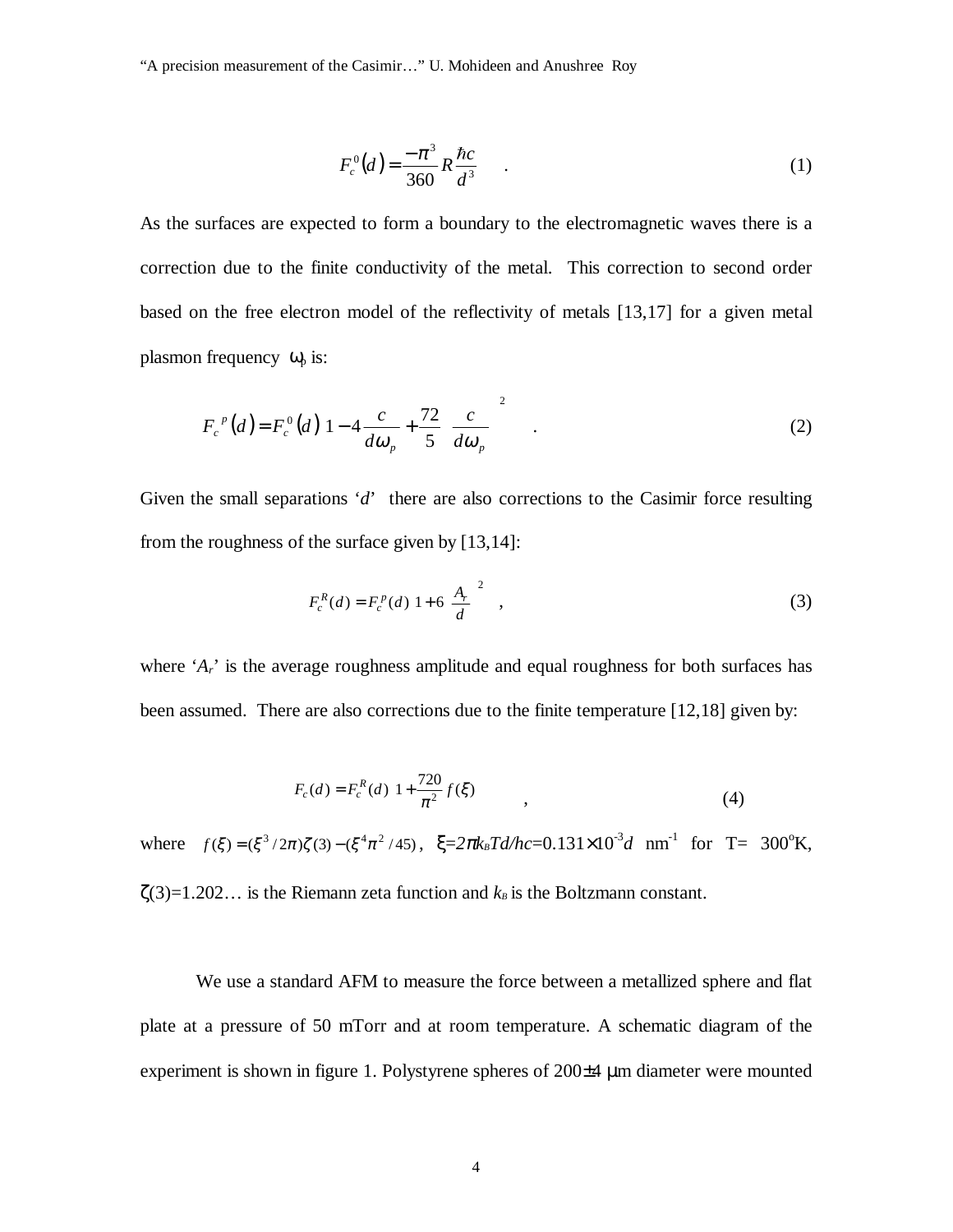on the tip of 300 µm long cantilevers with Ag epoxy. A 1.25 cm diameter optically polished sapphire disk is used as the plate. The cantilever (with sphere) and plate were then coated with 300 nm of Al in an evaporator. Aluminum is used because of its high reflectivity for wavelengths (sphere-plate separations) >100nm and good representation of its reflectivity in terms of a plasma wavelength  $\lambda_p \sim 100$ nm [19]. Both surfaces are then coated with less than 20 nm layer of 60%Au/40% Pd (measured >90% transparency for λ<300nm [20]). This was necessary to prevent any space charge effects due to patch oxidation of the Al coating. A Scanning Electron Microscope (SEM) image of the coated cantilever with sphere attached is shown in Figure 2. The sphere diameter was measured using the SEM to be 196 µm. The average roughness amplitude of the metallized surfaces was measured using an AFM to be 35 nm.

In the AFM, the force on a cantilever is measured by the deflection of its tip. A laser beam is reflected off the cantilever tip to measure its deflection. A force on the sphere would result in a cantilever deflection leading to a difference signal between photodiodes A and B (shown in Fig. 1). This force and the corresponding cantilever deflection are related by Hooke's Law: F=k  $\Delta z$ , where 'k' is the force constant and ' $\Delta z$ ' is the cantilever deflection. The piezo extension with applied voltage was calibrated with height standards and its hysteresis was measured. The corrections due to the piezo hysteresis (2% linear correction) and cantilever deflection (to be discussed later) were applied to the sphere-plate separations in all collected data.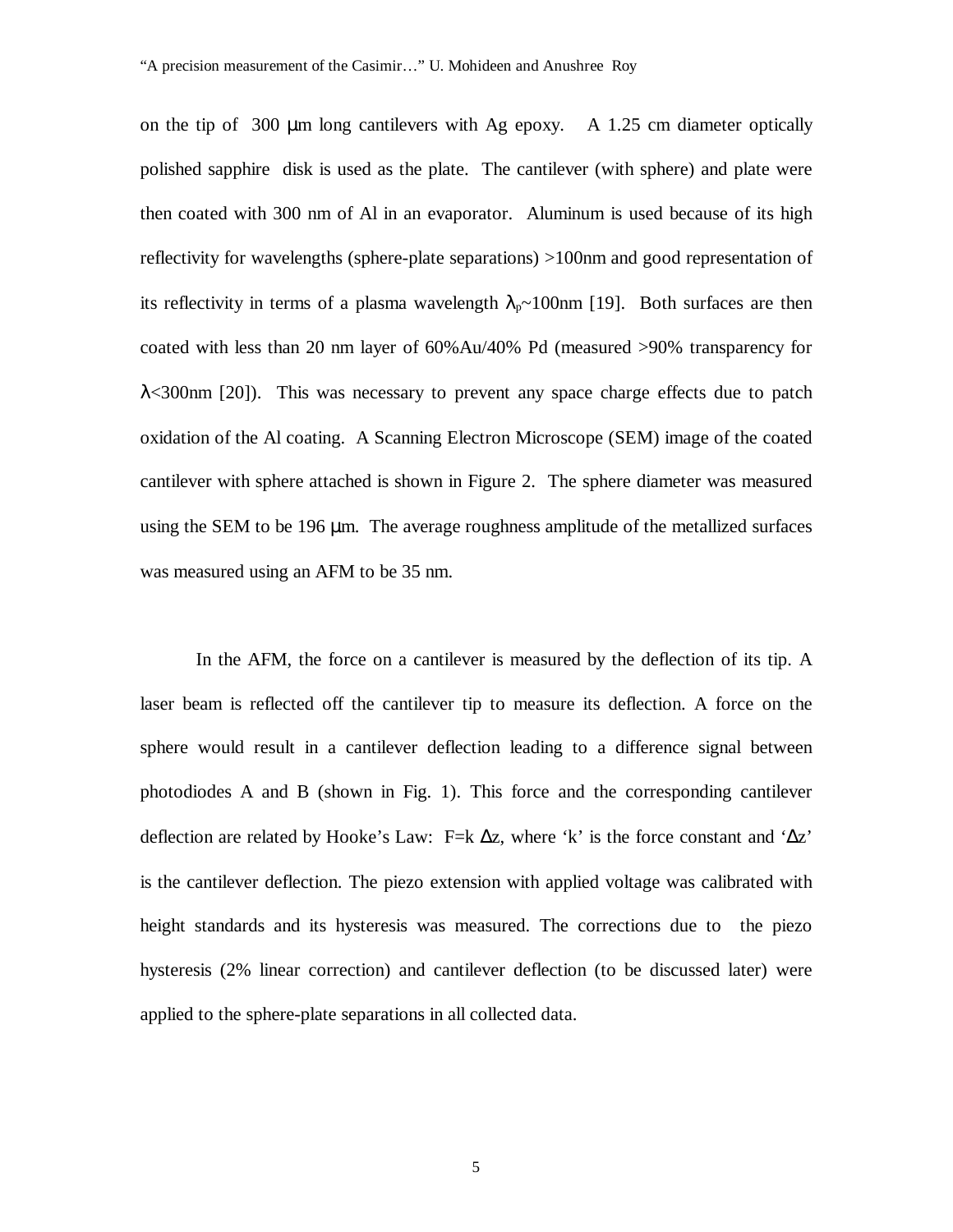To measure the Casimir force between the sphere and plate they are grounded together with the AFM. The plate is then moved towards the sphere in 3.6 nm steps and the corresponding photodiode difference signal was measured (approach curve). The signal obtained for a typical scan is shown in Figure 3a. Here '0' separation stands for contact of the sphere and plate surfaces. It does not take into account the absolute average separation  $\geq 120$  nm due to the 20 nm Au/Pd layer (transparent at these separations[20]) and the 35 nm roughness of the Al coating on each surface. Region 1, shows that the force curve at large separations is dominated by a linear signal. This is due to increased coupling of scattered light into the diodes from the approaching flat surface. Embedded in the signal is a long range attractive electrostatic force, from the contact potential difference between the sphere and plate, and the Casimir force (small at such large distances). In region-2 (absolute separations between contact and 350 nm) the Casimir force is the dominant characteristic far exceeding all the systematic errors (the electrostatic force is less than 3% of the Casimir force in this region). Region-3 is the flexing of the cantilever resulting from the continued extension of the piezo after contact of the two surfaces. Given the distance moved by the flat plate (x-axis), the difference signal of the photodiodes can be calibrated to a cantilever deflection in nanometers using the slope of the curve in region-3. The deflection of the cantilever leads to a decrease in the sphere-plate separation in Region  $1\&2$  which can be corrected by use of the slope in Region-3. This cantilever deflection correction to the surface separation is of order 1% and is given as:  $d=d_{piezo}-F_{pd}/m$ , where 'd' is the corrected separation between the two surfaces,  $d_{piezo}$  is the separation from the voltage applied to the piezo i.e x-axis of figure 3a, 'm' is the slope of the linear curve in Region-3 and  $F_{pd}$ ' is the photodiode difference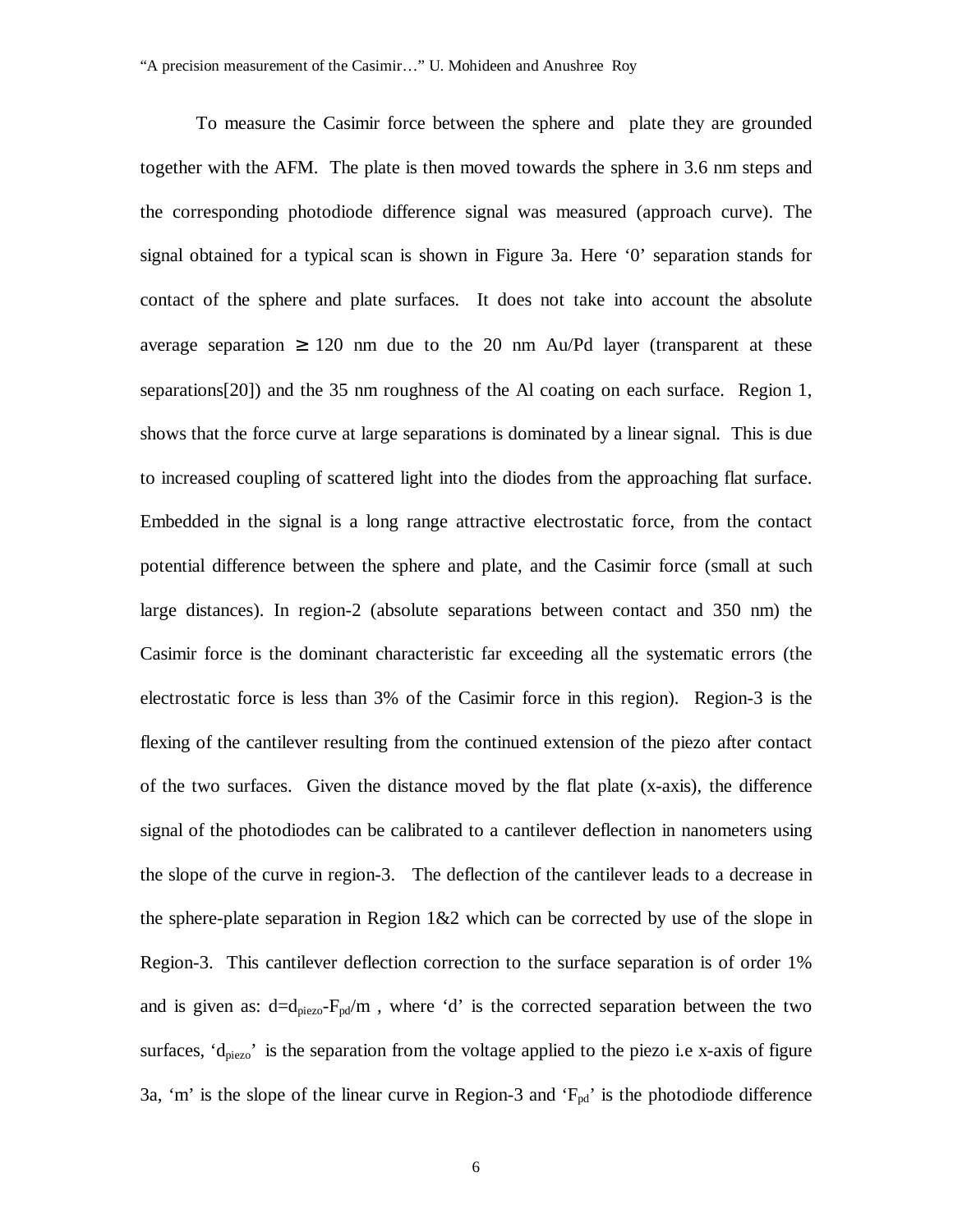signal shown along the y-axis in figure 3a. The use of Hooke's law to describe the force is validated by the linearity of the photodiode difference signal with cantilever deflection in Region-3.

Next, the force constant of the cantilever was calibrated by an electrostatic measurement. The sphere was grounded to the AFM and different voltages in the range of  $\pm 0.5$  V to  $\pm 3$  V were applied to the plate. The force between a charged sphere and plate is given as[21]:

$$
F = 2\pi\varepsilon_o (V_1 - V_2)^2 \sum_{n=1}^{\infty} \operatorname{csch} n\alpha (\coth \alpha - n \coth n\alpha) \tag{5}
$$

Here ' $V_I$ ' is the applied voltage on the plate and ' $V_2$ ' represents the residual charge on the grounded sphere.  $\alpha = \cosh^{-1}(1+d/R)$ , where *R* is the radius of the sphere and '*d*' is the separation between the sphere and the plate. From the difference in force for voltages  $\pm V_I$ applied to the plate, we can measure the residual potential on the grounded sphere  $V_2$ <sup>'</sup> as 29 mV. This residual potential is a contact potential that arises from the different materials used to ground the sphere. The electrostatic force measurement is repeated at 5 different separations and for 8 different voltages  $V_i$ <sup>'</sup>. Using Hooke's law and the force from eq. 5 we measure the force constant of the cantilever 'k'. The average of all the measured 'k' was 0.0182 N/m.

The systematic error corrections to the force curve of figure 3a, due to the residual potential on the sphere and the true separations between the two surfaces, are calculated similar to Ref. [12]. Here the near linear force curve in region-1, is fit to a function of the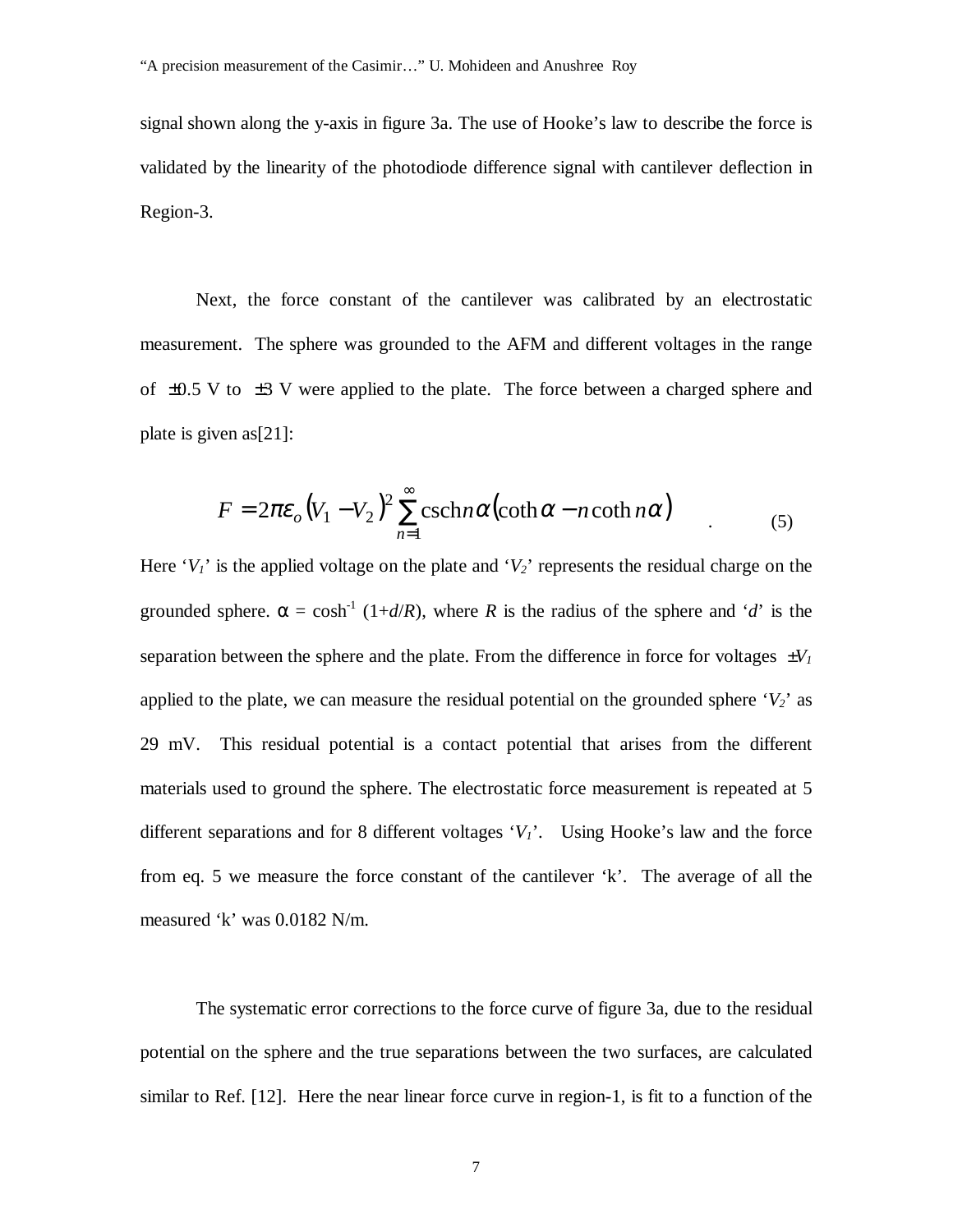form:  $F = F_c(d+d_o) + B/(d+d_o) + C\lambda(d+d_o) + E$ . Here 'd<sub>o</sub>' is the absolute separation on contact, which is constrained to 120±5 nm, is the only unknown to be completely obtained by the fit. The second term represents the inverse linear dependence of the electrostatic force between the sphere and plate for  $R$  $>$  $>d$  as given by eq. 5 (verified during the force calibration step)[12].  $B = -2.8$  nN-nm corresponding to  $V_2 = 29$  mV and  $V_1 = 0$  in eq. 5 is used. The third term represents the linearly increasing coupling of the scattered light into the photodiodes and E is the offset of the curve. Both *C* and *E* can be estimated from the force curve at large separations. The best fit values of *C*, *E* and the absolute separation ' $d_o$ ' are determined by minimizing the  $\chi^2$ . The finite conductivity correction and roughness correction (the largest corrections) do not play a significant role in region-1 and thus the value of  $d_o$ <sup>t</sup> determined by the fitting is unbiased with respect to these corrections. These values of  $C$ ,  $E$  and  $d_0$  are then used to subtract the systematic errors from the force curve in region-1 and 2 to obtain the measured Casimir force as:  $F_{c-m}=F_{m}$ - $B/d - C \times d$  -*E* where F<sub>m</sub> is the measured force. Figure 3b is the measured Casimir force corresponding to the force curve of figure 3a. The solid line is the theoretical Casimir force curve of eq.4 with the finite conductivity, roughness and temperature corrections.

This procedure is repeated for 26 scans in different locations of the flat plate. The average measured Casimir force  $F_{c-m}$  as a function of sphere-plate separation from all the scans is shown in figure 4 as solid squares. The height of the solid square corresponds to the average deviation observed in the 26 scans. The theoretical Casimir force from eq. 4 , with no adjustable parameters, is shown as a solid line. The plasma frequency *'*<sup>ω</sup>*p'* corresponding to a wavelength of 100 nm was used in the theoretical curve [19]. The root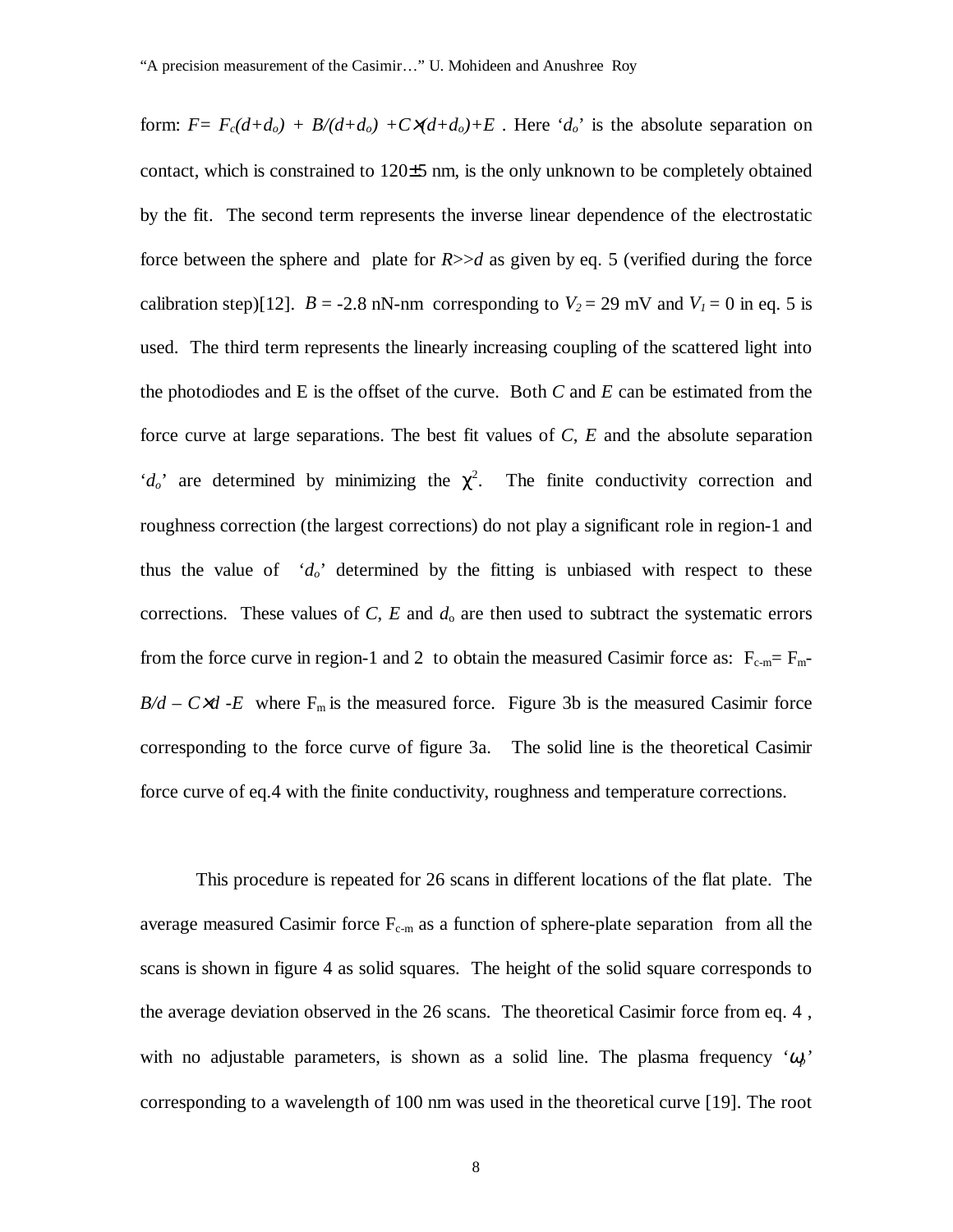mean square (rms) deviation  $\sigma = \sqrt{\frac{V \exp t}{N}}$  $\sigma = \sqrt{\frac{(F_{\text{expt}} - F_{th})^2}{V}} = 1.6 \text{pN}$ , where  $F_{\text{expt}}$  and  $F_{\text{th}}$  are the experimental and theoretical Casimir force values respectively and '*N*=256' is the number of data points. This deviation  $\sigma$  which is 1% at the smallest surface separation, can be taken as a statistical measure of the experimental precision. The dash-dot line is the Casimir force without the finite conductivity, roughness or temperature corrections (eq.1) which results in a  $\sigma$  of 6.3 pN (5% deviation at the smallest surface separation) between experiment and theory. The dashed line includes only the finite conductivity correction (eq.2) which results in a  $\sigma$  of 5.5 pN (5% deviation at the smallest separation). The dotted line includes only the roughness correction leading to a  $\sigma$  of 48 pN (40% deviation at the closest separation). The theoretical finite conductivity correction and roughness correction are observed to be consistent with the measurement. The experiment has been repeated for different cantilevers, spheres and plates.

In conclusion, we have performed a precision measurement of the Casimir force between a metallized sphere and flat plate using an AFM. The measured Casimir force is consistent with the corrections for the finite conductivity and roughness of the metal surfaces. With lithographic fabrication of cantilevers with large radius of curvature, interferometric detection of cantilever deflection and use of lower temperatures to reduce thermal noise a factor of over 1000 improvement in the precision should be possible in future using this technique. Given the broad implications of the Casimir force such precision measurements should allow for careful checks of the mechanical properties of vacuum.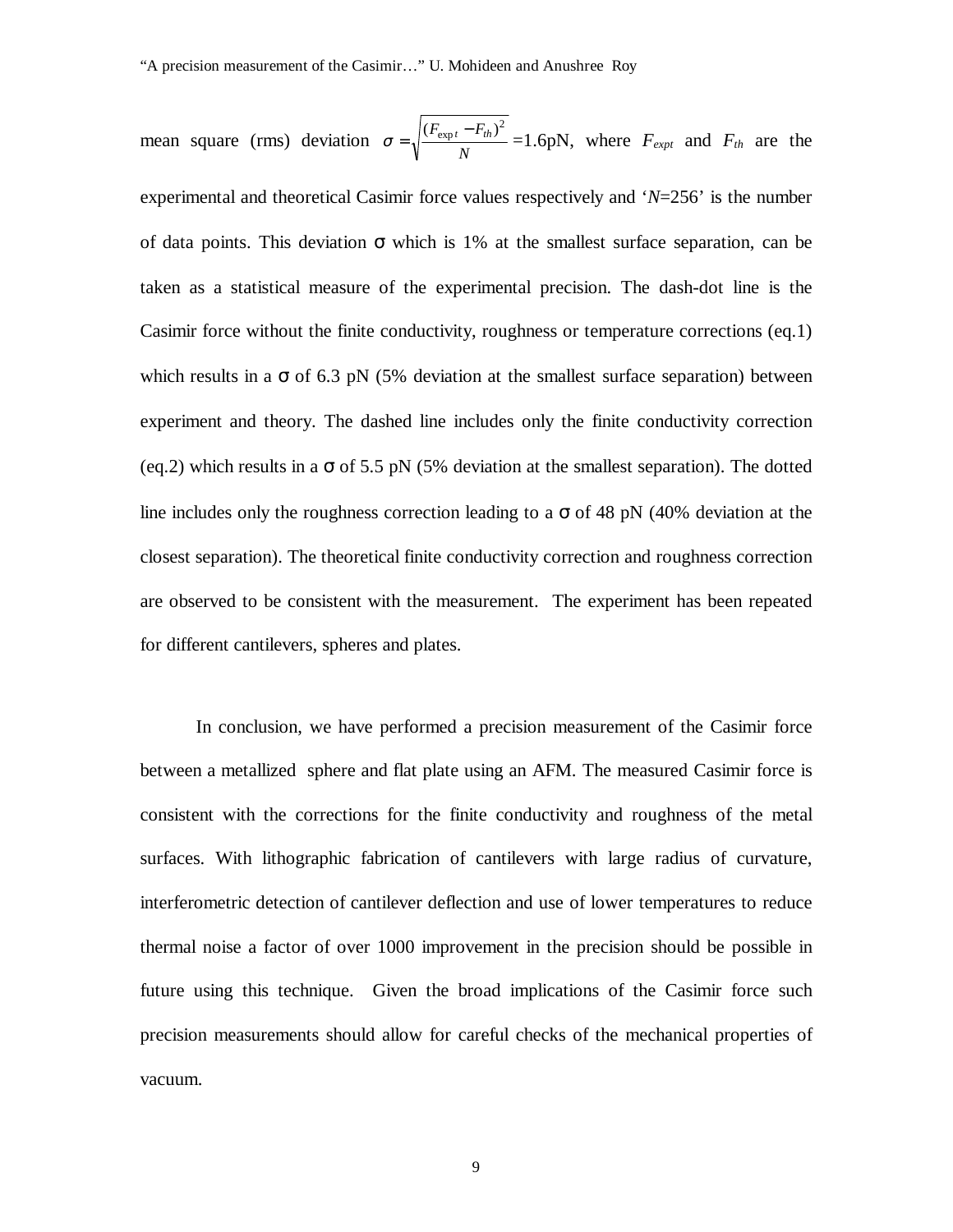\* To whom correspondence should be addressed. Email address: umar.mohideen@ucr.edu **References:**

- 1. H.B.G. Casimir, Proc. Kon. Ned. Akad. Wet., **51,** p. 793 (1948).
- 2. E. Elizalde and A. Romeo, Am. J. Phys., **59**, p. 711 (1991).
- 3. G. Plunien, B. Muller and W. Greiner, Phy. Rep. **134**, p 87-193 (1986); V.M. Mostepanenko and N.N. Trunov, "The Casimir effect and its Applications," Clarendon Press, London(1997).
- 4. S.K. Blau, M. Visser and A. Wipf, Nucl. Phys., **310**, p. 163-180 (1988); X. Li, H. Cheng, J. Li and X. Zhai, Phys. Rev. D, **56**, p. 2155 (1997).
- 5. R. Golestanian and M. Kardar, Phys. Rev. Lett., **78**, p. 3421 (1997); L.H. Ford, Phys. Rev. D, **38**, p. 528 (1988); D.C. Cole, and H.E. Puthoff, Phys. Rev. E **48**, p. 1562 (1993); R.L. Forward, Phys. Rev. B, **30**, p. 1700 (1984).
- 6. E.M. Lifshitz, Sov. Phys. JETP, **2**, p.73 (1956).
- 7. H.B.G. Casimir and D. Polder, Phys. Rev., **73**, p. 360 (1948).
- 8. E.S. Sabiski and C.H. Anderson, Phys. Rev. A, **7**, p. 790 (1973); D. Tabor and R.H.S. Winterton, Nature, **219**, p. 1120 (1968).
- 9. C.I. Sukenik, M.G. Boshier, D. Cho, V. Sangdohar, and E.A. Hinds, Phys. Rev. Lett., **70**, 560 (1993).
- 10. T. H. Boyer, Phys. Rev., **174**, p.1764 (1968).
- 11. M.J. Sparnaay, Physica, **24**, p. 751 (1958); "Physics in the Making," edited by A. Sarlemijn and M.J. Sparnaay, Published by North-Holland, Amsterdam, 1989.
- 12. S.K. Lamoreaux, Phys. Rev. Lett., **78**, p. 5 (1997).
- 13. V.B. Bezerra, G.L. Klimchitskaya and C.Romero, Mod. Phys. Lett. A, **12**, p. 2613- 2622 (1997).
- 14. A.A. Maradudin, P. Mazur, Phys. Rev. B, **22**, p. 1677 (1980); Phys. Rev. B**, 23**, p.695 (1981); M.Y. Novikov, A.S. Sorin and V.Y. Chernyak, Teor. Mat. Fiz., **82**, p.178 (1990).
- 15. M. Bordag, G.T. Gillies and V.M. Mostepanenko, Phys. Rev. D, **56,** p. 1, (1997).
- 16. J. Blocki, J. Randrup, W.J. Swiatecki and C. F. Tsang, Ann. Phy., **105**, p. 427 (1977)
- 17. J. Schwinger, L.L. DeRaad, Jr., and K.A. Milton, Ann. Phys. **115**, 1 (1978)
- 18. J. Mehra, Physica, **37**, p.145-152 (1967).
- 19. Handbook of Optical Constants of Solids, edited by E.D. Palik, Academic Press, New York (1985)
- 20. P.B. Johnson and R.W. Christy, Phys. Rev. B; **6**, p. 4370 (1972).
- 21. William R. Smythe, "Electrostatics and Electrodynamics", McGraw-Hill Books, N.Y (1950).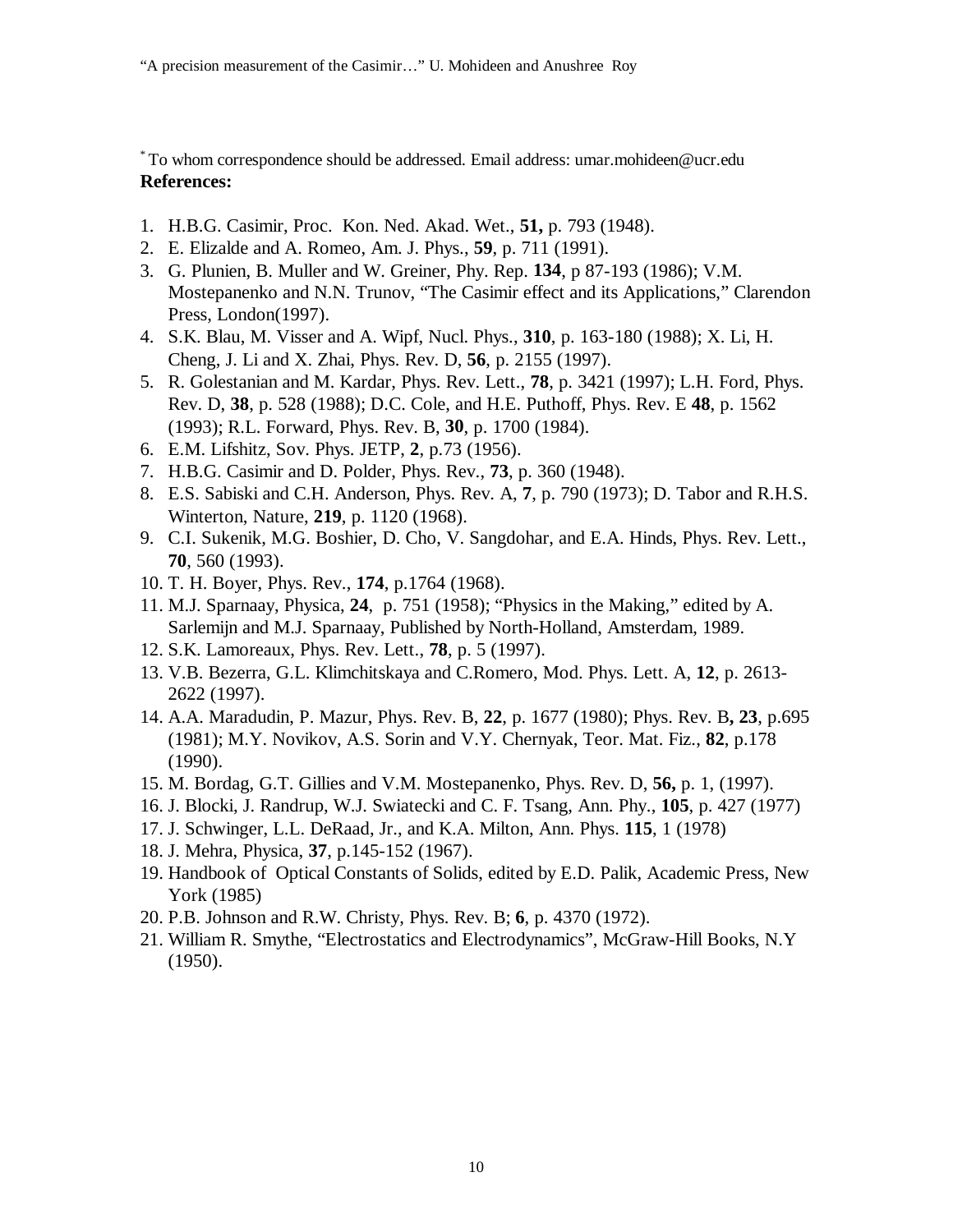## **FIGURE CAPTIONS**

Figure 1: Schematic diagram of the experimental setup. Application of voltage to the piezo results in the movement of plate towards the sphere. The experiments were done at a pressure of 50 mTorr and at room temperature.

Figure 2: Scanning Electron Microscope image of the metallized sphere mounted on a AFM cantilever.

Figure 3: (a) A typical force curve as a function of the distance moved by the plate, (b) the measured Casimir force corresponding to (a) as a function of sphere-plate surface separation. The solid line is the theoretical Casimir force from eq. 4.

Figure 4: The measured average Casimir force as a function of plate-sphere separation for 26 scans is shown as square dots. The error bars show the range of experimental data at representative points. The theoretical Casimir force from eq. 4 with all corrections, is shown as a solid line. The rms deviation between the experiment and theory is 1.6 pN. The dash-dot line is the Casimir force without the finite conductivity, roughness or temperature correction (eq.1) which results in a rms deviation of 6.3 pN. The dashed line includes only the finite conductivity correction (eq.2) which results in a rms deviation of 5.5 pN. The dotted line includes only the roughness correction leading to a rms deviation of 48 pN.